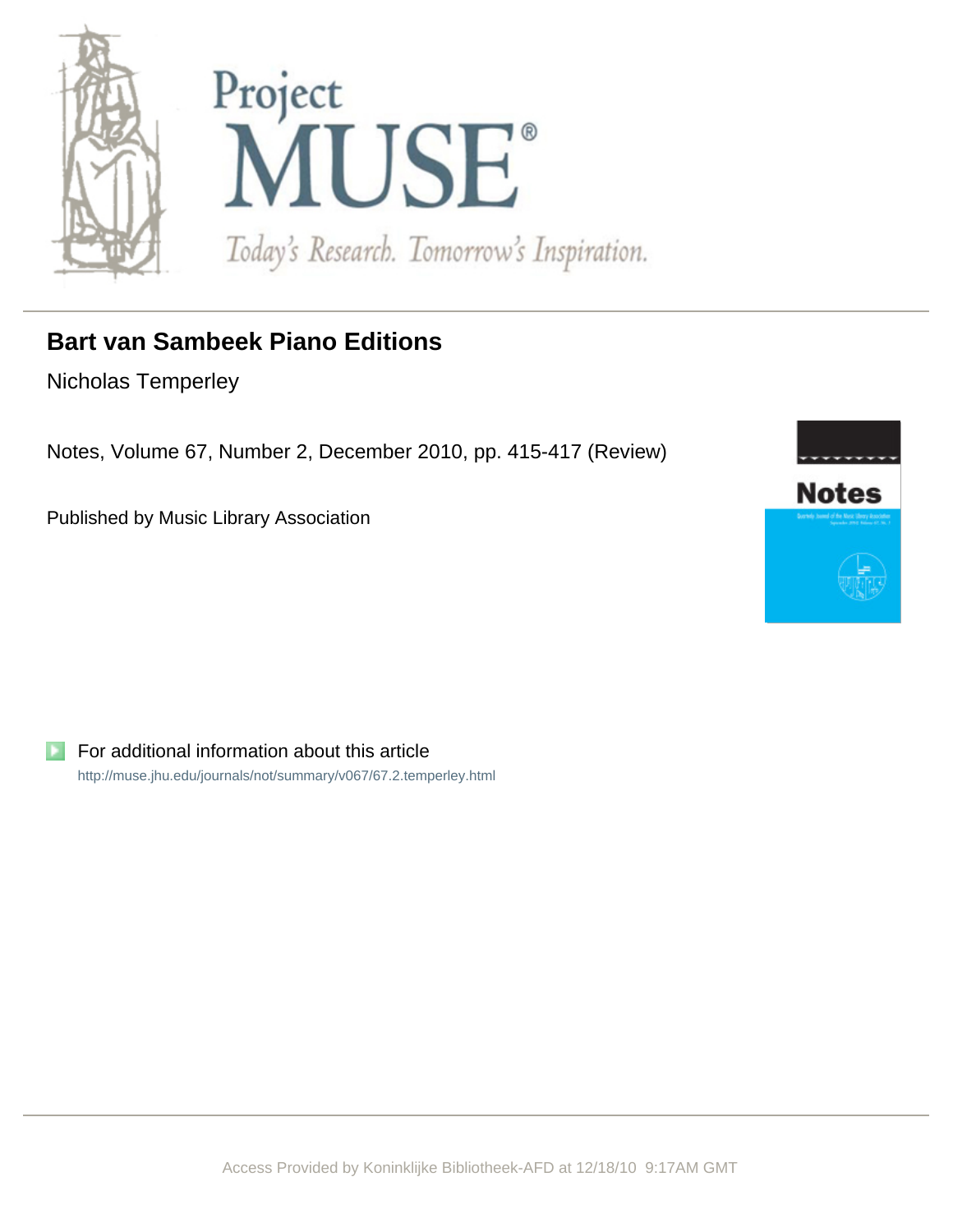## MUSIC REVIEWS

EDITED BY JOHN WAGSTAFF

 $\diamondsuit$ 

## **BART VAN SAMBEEK PIANO EDITIONS**

**Johann Baptist Cramer.** Trois grandes sonates, opus 29. (Urtext.) Amsterdam: Van Sambeek Edities, 2007. [Contents, p. [i]; score, p. 1–75; crit. notes in Dutch, Eng., p. iii–viii. Pub. no. VSE 09.  $\epsilon$ 27.50]

**Carl Czerny.** Rondo espressivo, opus 93; Caprice, opus 108; Deux rondeaux, opus 168; Nocturne, opus 647. (Urtext.) Amsterdam: Van Sambeek Edities, 2006. [Contents, p. ii–iii; score, p. 1–52; crit. notes in Dutch, Eng., p. v–ix. Pub. no. VSE  $\overline{04}$ .  $\epsilon$ 22.50]

Anton Eberl. Grande sonata, op. 10 no. 2, for piano, clarinet, violoncello. (Urtext.) Amsterdam: Van Sambeek Edities, 2009. [Contents, p. [i]; score, p. 1–59 + parts (clar., 11 + [ii] p.; violoncello, 9 + [ii] p.); crit. notes in Dutch, Eng., p. v–ix. Pub. no. VSE 13.  $£34]$ 

**Friedrich Kalkbrenner.** 24 préludes, opus 88. (Urtext.) Amsterdam: Van Sambeek Edities, 2008. [Contents,  $2$  p.; score, p. 2–66; crit. notes in Dutch, Eng., p. iv–x. Pub. no. VSE 12.  $\epsilon$ 27.50]

**Ferdinand Ries.** Polonaises, opus 41, 93, 138, pour quatre-mains. (Urtext.) Amsterdam: Van Sambeek Edities, 2007. [Contents, p. [i]; score, p. 2–61; crit. notes in Dutch, Eng., p. iv–xi. Pub. no. VSE 08. €27.50]

**Sigismund Thalberg.** Grande fantaisie et variations sur deux motifs de Don Juan, opus 14; Grande fantaisie sur la sérénade et le menuet de Don Juan, opus 42. (Urtext.) Amsterdam: Van Sambeek Edities, 2005. [Contents, p. [i]; score, p. 1–54; crit. notes in Dutch, Eng., p. iii–v. Pub. no. VSE 07. €22.50]

**Joseph Wölfl.** Trois sonates, opus 6. (Urtext.) Amsterdam: Van Sambeek Edities, 2009. [Contents, p. [i]; score, p. 1–63; crit. notes in Dutch, Eng., p. iii–vii. Pub. no. VSE 14.  $\epsilon$ 27.50]

We still tend to understand the classical and romantic periods of music through the work of a handful of great composers. This series is a welcome effort to make available some of the neglected masterworks for the piano. It surely represents a labor of love

on the part of its editor, Bart van Sambeek, and many pianists will be grateful to have access to so much unfamiliar material of high quality. The present group represents about half of the volumes issued to date. They can be ordered directly through the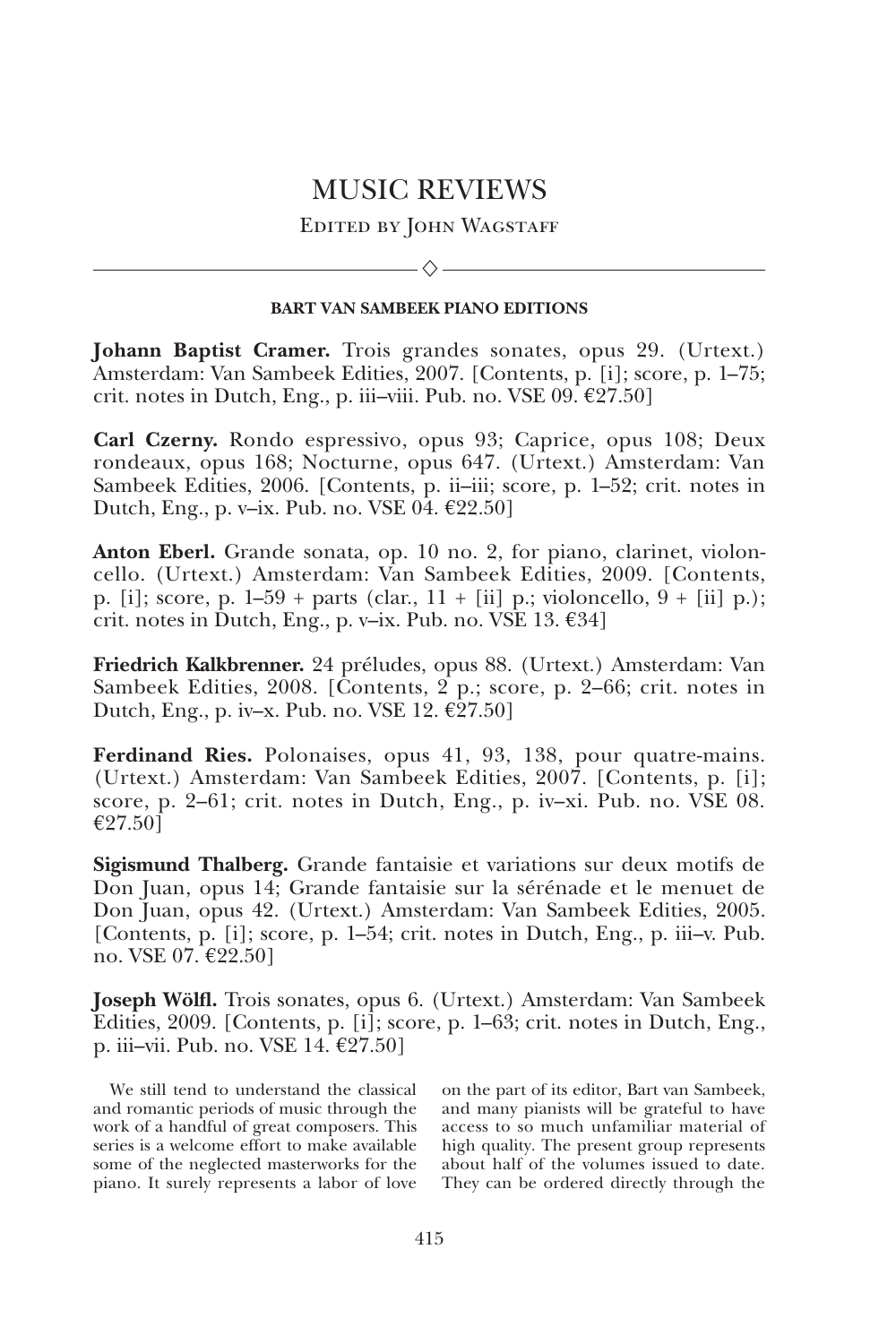publisher's Web site at http://www .vansambeekedities.nl/ (accessed 25 Au gust 2010).

These are fully critical editions. The editing seems to be highly accurate and thorough. I detect very few self-evident misprints, though it has not been practical to check all the sources. The pages are uniformly oblong (like the original editions), the design is spacious, the printing is clear and legible, and the page breaks are well planned to minimize difficult turns. The paper is strong, but the pages are glued to the spine rather than sewn, which makes them vulnerable in the long term.

The critical notes, in English and Dutch, include lists of emendations and of variants between sources. For each piece, Van Sambeek identifies one published edition as his main source and, if there are others, lists them as "sources serving as addition to and clarification of the main source." This is generally a sound practice. However, he does not always explain the grounds on which the main source has been selected, or its likely relationship to the others. A conjectural date of publication is given in each case, but not the full reasoning behind it (in one case it is slightly inaccurate). The editor provides little or no biographical or historical information about the composers or the selected pieces, perhaps assuming that it is readily available online.

One recurring problem in editing piano music of this period concerns the distribution of the music between the hands. The general practice at the time was to spread the music freely over the two staves, and leave it to the player to work out which hand would play what, though some editions included fingering, meaningful stemming, and other directions. Modern practice favors consistently using the upper stave for the right hand and the lower for the left, with clef changes and rests wherever needed. On the whole, Van Sambeek has used the modern practice; in some cases this policy has mandated an editorial decision as to which hand is to play certain notes. His decisions make good sense.

Joseph Wölfl's three sonatas, opus 6 (1798), are thoroughly imbued with Mozart's style, sometimes even to the point of near-plagiarism, yet they also contain many individual touches. In particular they make good use of the heavier English-style piano that had developed since Mozart's time, perhaps under the influence of Jan Ladislav Dussek. To me the Adagio of no. 1 is the most exciting movement of the set; Van Sambeek may share this opinion, as he has chosen its opening measures to display on the front cover.

Anton Eberl's sonata (ca. 1800), here assigned to piano, clarinet, and cello, is a pleasant but conventional work. The composer seems to have trouble escaping the tyranny of the four-bar phrase. As a piece of chamber music its interest is lessened by the fact that the cello part, labeled "ad libitum" in the sources, is not independent: it never does much more than double the piano bass. Also, because the clarinet part was designed to be alternatively played on the violin, Eberl could not make use of the clarinet's rich low register, which is so evocative in Mozart's and Weber's music. But the piece is an acceptable specimen of the "accompanied pianoforte sonata" characteristic of its time.

By comparison, Johann Baptist Cramer's three solo sonatas, opus 29 (1803), are outstanding examples of the classic style at its best, where strong conventional forms are constantly varied by surprises on both the micro and macro levels. Especially notable is Cramer's interest in exploring new ways of writing for the piano, giving full expression to both hands and varying the texture in many inventive ways. Beethoven knew and admired Cramer's work, and there are passages in his sonatas where Cramer's influence is evident, as I have pointed out elsewhere.

The other four sets are more distinctly of the early romantic period. The rapid development of the piano, with the double escapement, steel or steel-barred frame, and extension of range, encouraged bold exploration, and these composers took full advantage. Each of the three polonaises by Ries for piano duet (1819–25) has a separate opus number. They are ambitious and elaborate examples of a hugely popular genre of the time, hardly the equal of Schubert's best, but showing considerable charm; their most interesting portions are often in the slow introductions and extensive codas. The four pieces by Czerny, dating from 1825 to 1841, are a well-chosen selection from this composer's vast output.